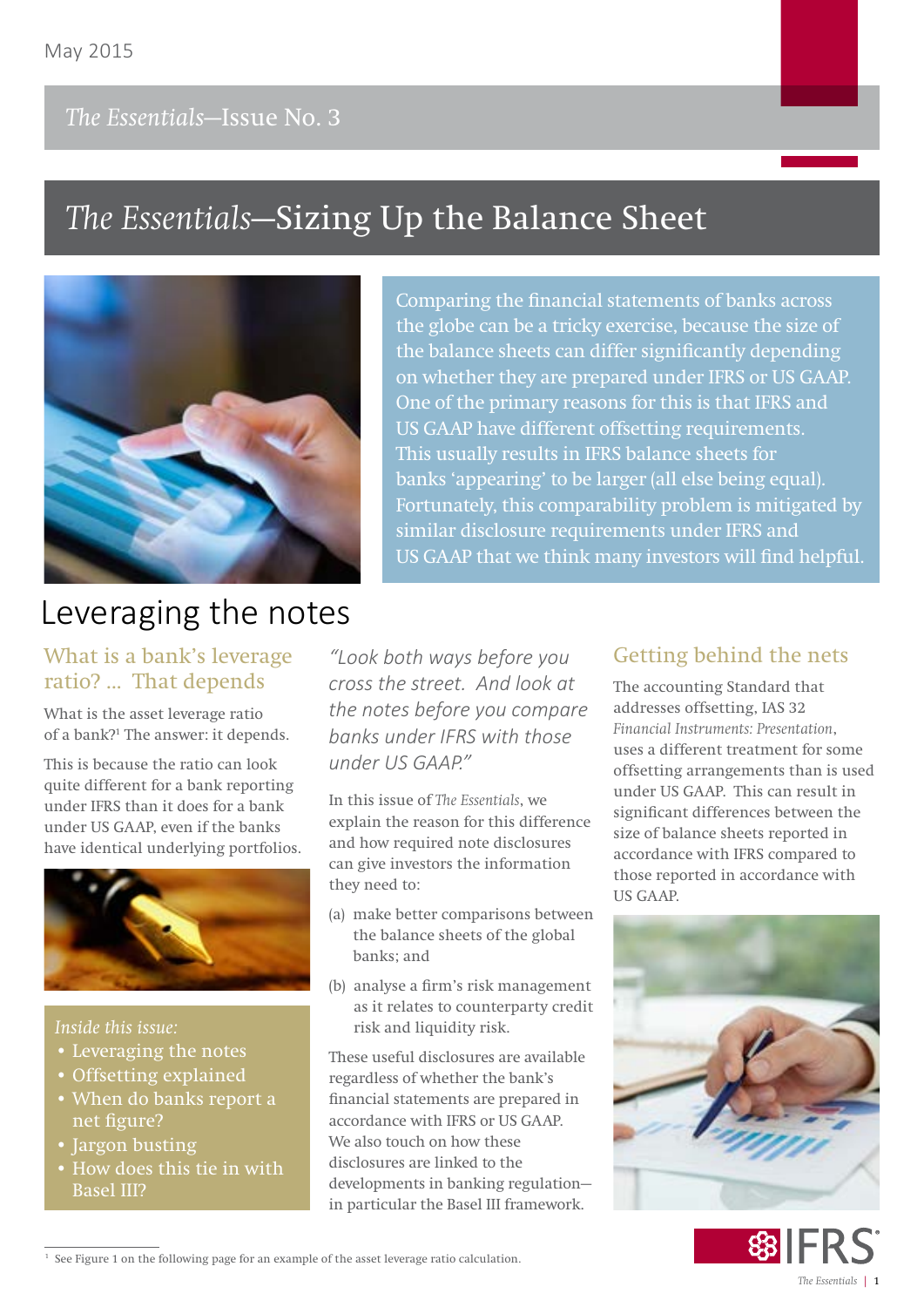# **Figure 1: One bank under two accounting Standards—an example of how the different treatment of offsetting arrangements can influence perceptions about leverage**



- *Same amount of gross assets:* both banks have the same amount of gross assets.
- *Same amount of gross liabilities:* both banks have the same amount of gross liabilities.
- *Different offsetting:* both banks have in place the same rights to offset, however, the accounting for those arrangements is different.
- *Different amounts of total assets reported in the balance sheet:* the asset balances reported in the balance sheet are net of liabilities that were eligible under the respective accounting Standards to be offset.
- *Same amount of shareholders' equity:* all else being equal, the difference in accounting treatment for offsetting arrangements does not affect the level of reported shareholders' equity.
- *Different levels of leverage:* analysing leverage by using the face of the financial statements leads to a different impression of the level of leverage for the bank reporting under IFRS compared to the bank reporting under US GAAP. In this example the level of leverage is expressed as a multiple (total assets/ shareholders' equity), where a higher multiple implies higher leverage. Investors should be aware that banking regulators typically express the leverage ratio as a percentage (eg Tier 1 capital/Adjusted assets), where a lower percentage number implies higher leverage.

**of financial position** 

**MNAs**

100 (10) 90 (25) (5) **60**

# Common disclosures mitigate the accounting difference

The accounting guidance in IFRS and US GAAP that deals with offsetting does not require reconciliations of the actual reporting outcomes between the two sets of requirements, but there are similar disclosure requirements that can help investors make comparisons.

Under IFRS, for all financial instruments that are offset in the statement of financial position or that are subject to enforceable MNAs.<sup>2</sup> there shall be disclosed information that allows investors to evaluate the effects of the rights of set-off and other credit risk mitigants.3 This information must be presented in a table separately for assets and liabilities. Figure 2 provides a stylised illustration.

### **Financial instruments by category Gross amounts of recognised financial assets before offsetting Gross amounts of recognised financial liabilities set-off Net amounts of financial assets presented in the statement Other amounts not set-off in the statement of financial position Net Amounts Impact of Other impacts**

**Figure 2: Example of disclosure in IFRS notes**

| 111311 UITTELILS<br>at fair value<br>through<br>profit or loss                                               |     |     |    |                                                                                                                           |           |    |  |
|--------------------------------------------------------------------------------------------------------------|-----|-----|----|---------------------------------------------------------------------------------------------------------------------------|-----------|----|--|
| Loans                                                                                                        | 100 | 10) | 90 |                                                                                                                           | $\bigcap$ | 90 |  |
| Through these disclosures, investors<br>are able to understand better the<br>differences between the amounts |     |     |    | Figure 3 provides a stylised illustration<br>of how an investor could evaluate the<br>information reported under IFRS (in |           |    |  |

differences between the amounts reported under IFRS compared with those reported under US GAAP, particularly for the entities that have large amounts of derivative activities.

Financial instruments

> ed illustration evaluate the mation reported under IFRS (in the statement of financial position and the notes) and use it to compare the information that has been reported under US GAAP.

<sup>2</sup> MNAs are explained in the 'jargon busting' section.

<sup>3</sup> IFRS 7 *Financial Instruments: Disclosures.*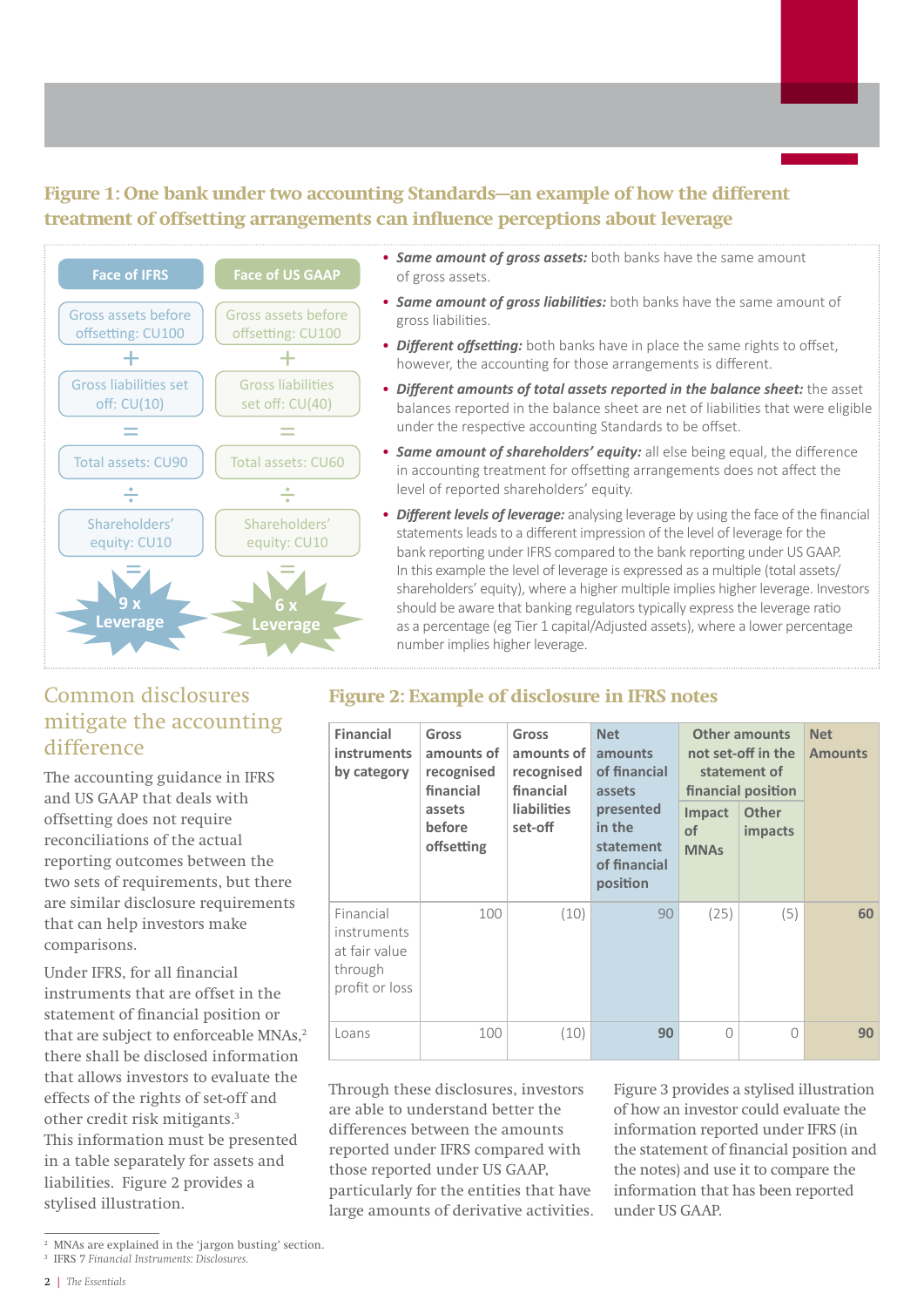# **Figure 3: Leveraging the notes, comparing the offsets**



- Picking up from the comparison made in Figure 1, this figure illustrates how, by analysing disclosures in the notes, an analyst can perform adjustments that can make a comparison between a bank under IFRS and that under US GAAP more useful.
- A similar form of adjustment can be performed using the note disclosures that are required under US GAAP.

## **Jargon Busting**

The accounting for companies in the banking sector is riddled with acronyms and industry-specific terms. The following points are intended to demystify some of the jargon investors see in this area:

- (a) a right of set-off—a debtor's legal right to discharge all or part of the debt owed to another party by applying against that debt an amount that the other party owes to the debtor.
- (b) A master netting arrangement (MNA)—an agreement between two counterparties who have multiple derivative contracts with each other. This agreement allows the

net settlement of all these contracts through a single of any one contract.

Note that 'offsetting' and 'netting' are often used interchangeably in accounting, but have different meanings in the context of MNAs.



# **Offsetting and set-off explained**

Large banks that operate in the derivatives business trade with many counterparties. As part of their day-to-day risk management in managing relationships with counterparties, they usually use the 'rights of set-off' as risk management tools to help them manage counterparty credit risk and liquidity risk. These are legal rights to settle, or otherwise eliminate, all, or a portion, of an amount that is due to a creditor by setting-off against that amount all, or a portion, of the amount that is due from the creditor or a third party. The enforceability of the rights can vary by contract and jurisdiction.

In contrast to the rights of set-off, offsetting is an accounting term that is used to describe the presentation of the net amounts of financial assets and liabilities in the balance sheet as a result of an entity's rights of set-off. Offsetting is important because, when applied, it reduces the amounts of assets and liabilities presented in the balance sheet.